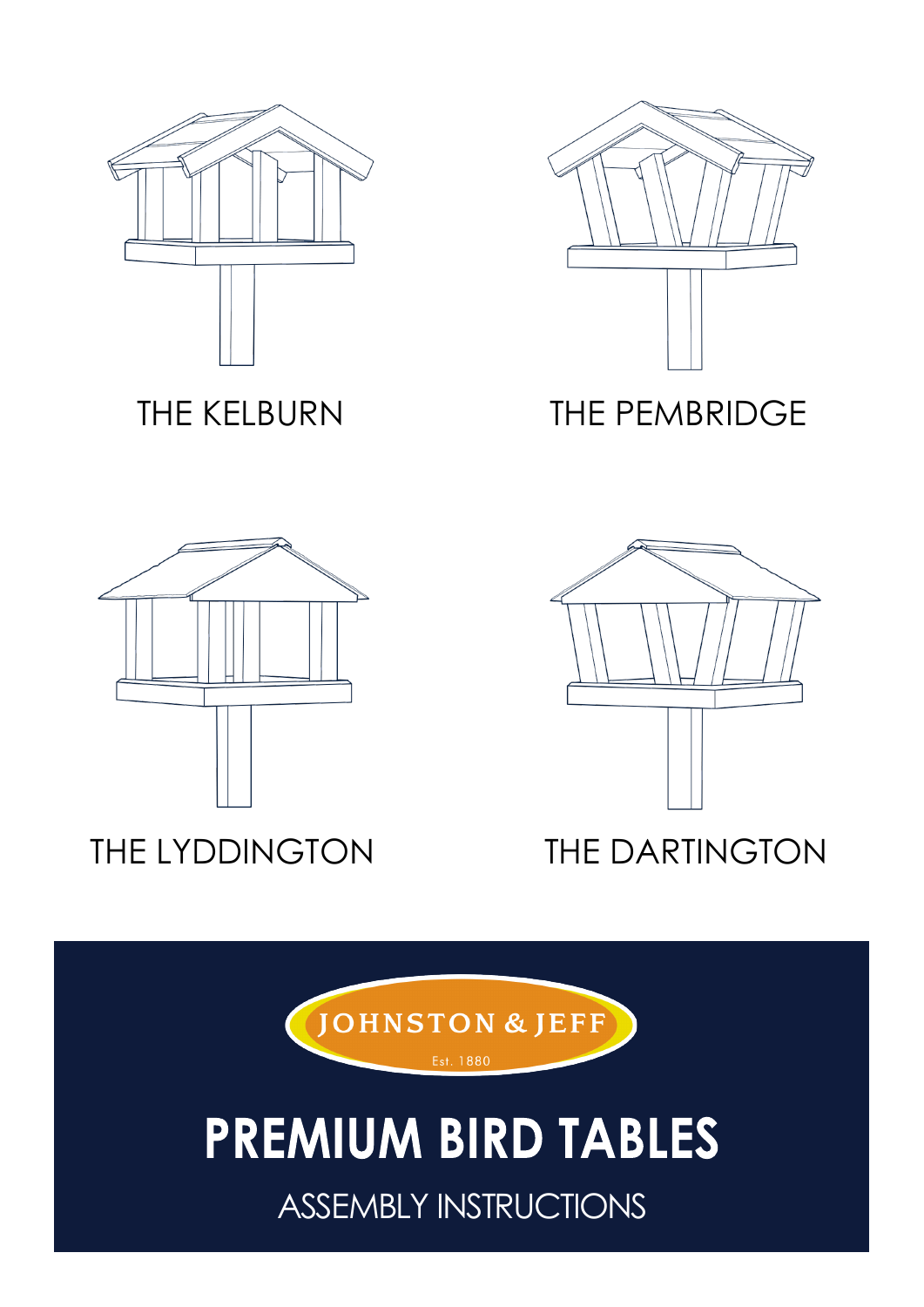# Safety and Care Advice

- Keep children and small animals away from the work area, small parts may cause harm if swallowed.
- Ensure you have enough space to lay out all the parts prior to assembly.
- Assemble on a soft level surface, preferably covered with a towel, to avoid damaging the table or your floor.
- This product has been dipped using water-based and non-toxic wood stains, which are not harmful to the birds.
- If you wish to re-treat your Premium Bird Table, please use a bird safe, non-toxic treatment.
- We recommend cleaning the table regularly, using a bird-safe disinfectant.
- Please keep these assembly instructions for future reference.

#### **Contents**

Please ensure you have all the contents listed prior to assembly.

Components:

The Head Piece

2x Post Pieces (1x with post-top)

2x Foot Pieces

Screw Pack:

2x 50mm Standard Screws

2x 50mm Pan-Head Screws

2x Bolts

2x Washers

2x Wingnuts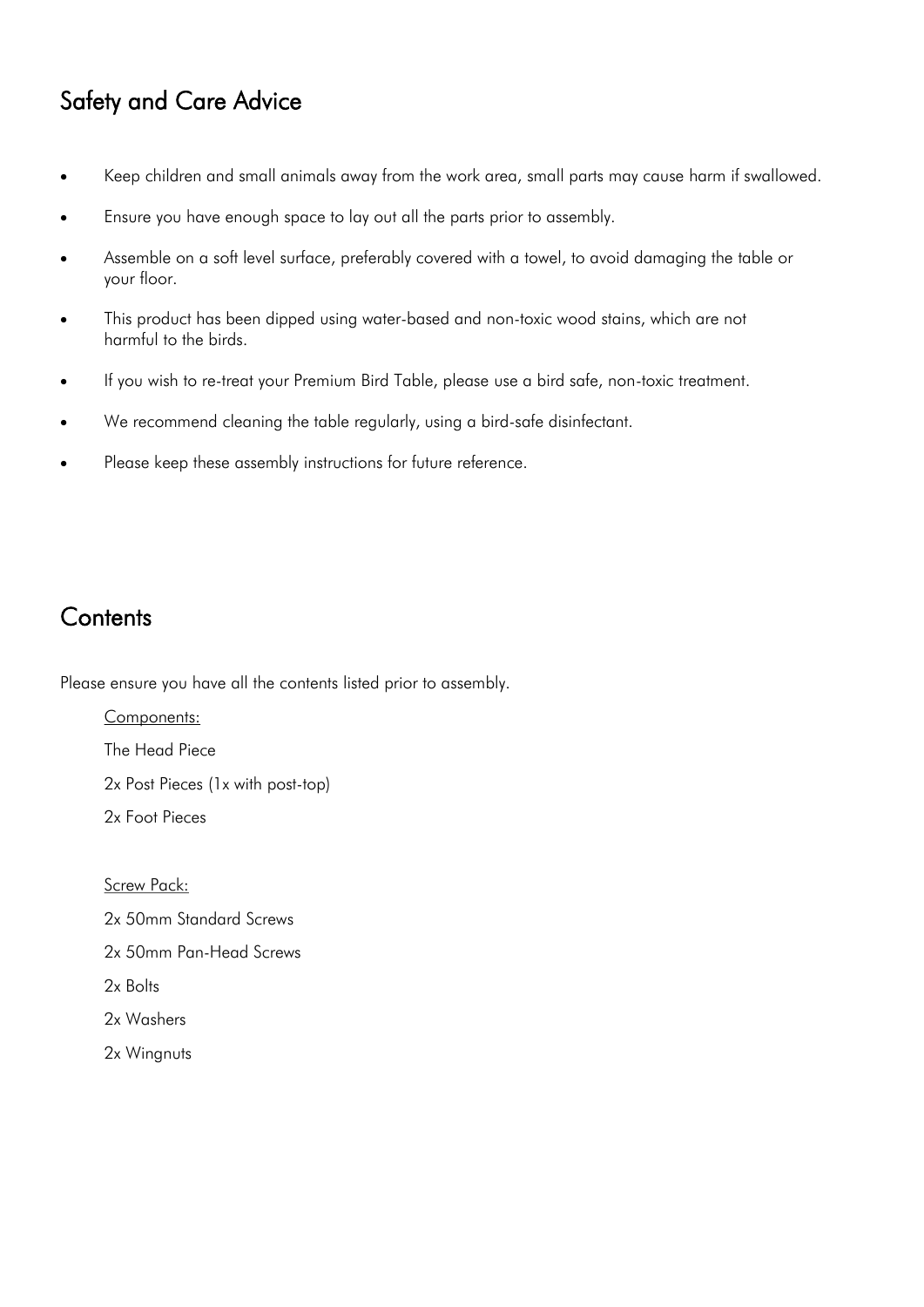## Assembly Instructions

Carefully remove the component parts of the bird table and the screw pack from the box and double check you have all the contents required. To get the best from this product, please read these instructions fully before assembly.

Step 1

Take the 2x foot components and insert them together.



Step 2

Place the lower post component in to the socket.

This is the piece without the square post-top.



Using 2x 50mm Screws, secure the foot and lower post together.

Step 4

Take 2x 50mm Pan Head Screws and tightly secure the upper post to the lower post using a cross head type screwdriver.



#### Step 5

Sit the head of the table on the post-top ensuring it is central.

Place 2x bolts through the holes in the table tray and through the holes in the post-top. Once through, place a washer and wingnut onto each bolt and tighten securely.

You have now completed the assembly of your Premium Bird Table.